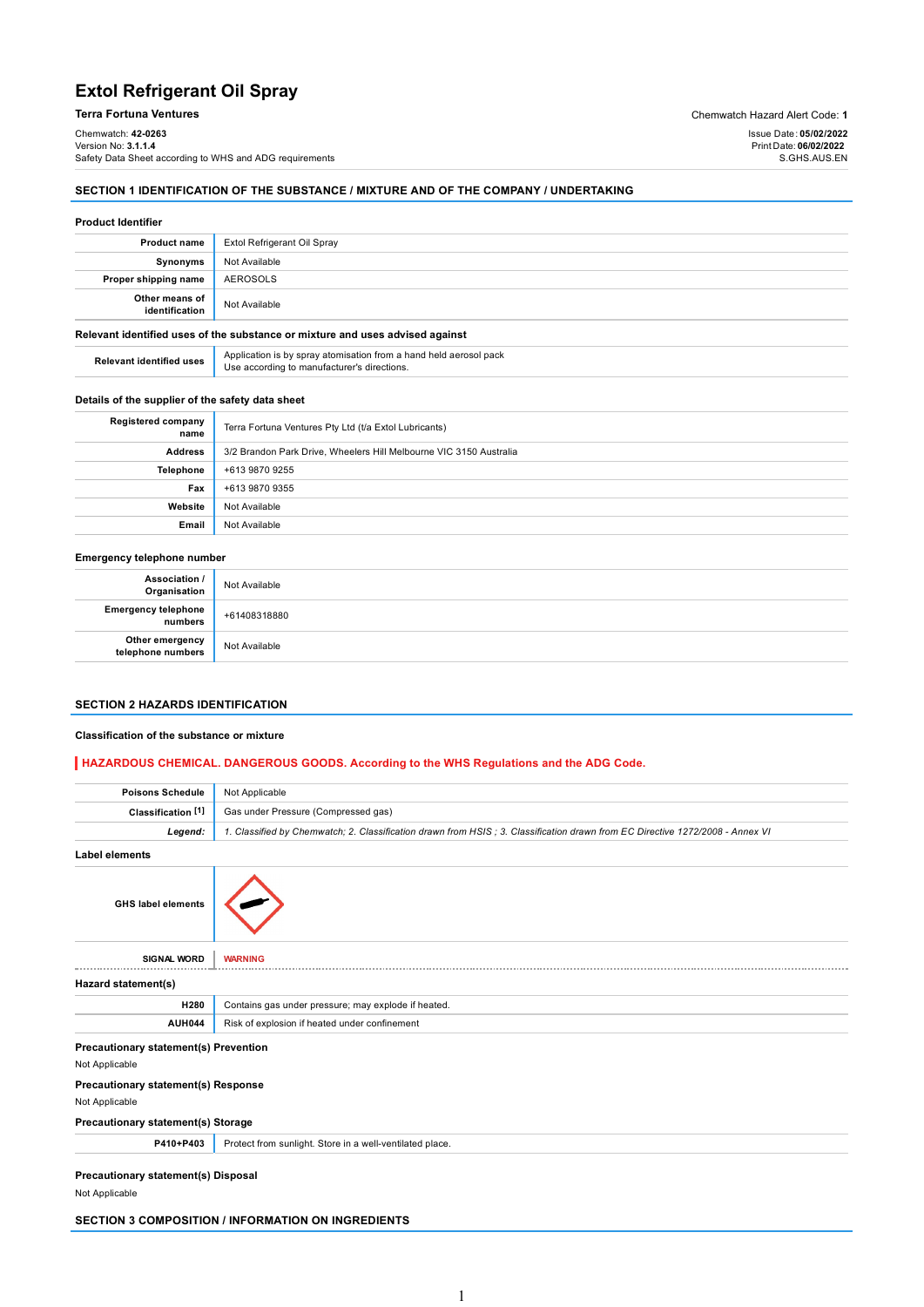#### Substances

See section below for composition of Mixtures

#### Mixtures

| <b>CAS No</b> | %[weight] | Name                                       |
|---------------|-----------|--------------------------------------------|
| 68475-59-2.   | 10-30     | alkanes C3-4.                              |
|               | balance   | ingredients determined not to be hazardous |

### SECTION 4 FIRST AID MEASURES

#### Description of first aid measures

| <b>Eye Contact</b>  | If aerosols come in contact with the eyes:<br>Immediately hold the eyelids apart and flush the eye with fresh running water.<br>Ensure complete irrigation of the eye by keeping eyelids apart and away from eye and moving the eyelids by occasionally lifting the upper<br>and lower lids.<br>Seek medical attention without delay; if pain persists or recurs seek medical attention.<br>Removal of contact lenses after an eye injury should only be undertaken by skilled personnel.                                  |
|---------------------|----------------------------------------------------------------------------------------------------------------------------------------------------------------------------------------------------------------------------------------------------------------------------------------------------------------------------------------------------------------------------------------------------------------------------------------------------------------------------------------------------------------------------|
| <b>Skin Contact</b> | If solids or aerosol mists are deposited upon the skin:<br>Flush skin and hair with running water (and soap if available).<br>Remove any adhering solids with industrial skin cleansing cream.<br><b>DO NOT</b> use solvents.<br>Seek medical attention in the event of irritation.                                                                                                                                                                                                                                        |
| Inhalation          | If aerosols, fumes or combustion products are inhaled:<br>Remove to fresh air.<br>Lay patient down. Keep warm and rested.<br>Prostheses such as false teeth, which may block airway, should be removed, where possible, prior to initiating first aid procedures.<br>If breathing is shallow or has stopped, ensure clear airway and apply resuscitation, preferably with a demand valve resuscitator, bag-valve<br>mask device, or pocket mask as trained. Perform CPR if necessary.<br>Transport to hospital, or doctor. |
| Ingestion           | Avoid giving milk or oils.<br>Avoid giving alcohol.<br>Not considered a normal route of entry.                                                                                                                                                                                                                                                                                                                                                                                                                             |

#### Indication of any immediate medical attention and special treatment needed

For acute or short term repeated exposures to petroleum distillates or related hydrocarbons:

Primary threat to life, from pure petroleum distillate ingestion and/or inhalation, is respiratory failure.

Patients should be quickly evaluated for signs of respiratory distress (e.g. cyanosis, tachypnoea, intercostal retraction, obtundation) and given oxygen. Patients with inadequate tidal volumes or poor arterial blood gases (pO2 50 mm Hg) should be intubated.

Arrhythmias complicate some hydrocarbon ingestion and/or inhalation and electrocardiographic evidence of myocardial injury has been reported; intravenous lines and cardiac monitors should be established in obviously symptomatic patients. The lungs excrete inhaled solvents, so that hyperventilation improves clearance. A chest x-ray should be taken immediately after stabilisation of breathing and circulation to document aspiration and detect the presence of pneumothorax.

Epinephrine (adrenalin) is not recommended for treatment of bronchospasm because of potential myocardial sensitisation to catecholamines. Inhaled cardioselective

bronchodilators (e.g. Alupent, Salbutamol) are the preferred agents, with aminophylline a second choice.<br>Lavage is indicated in patients who require decontamination; ensure use of cuffed endotracheal tube in adult patients Treat symptomatically.

## SECTION 5 FIREFIGHTING MEASURES

## Extinguishing media

SMALL FIRE:

Water spray, dry chemical or CO2 LARGE FIRE:

Water spray or fog.

#### Special hazards arising from the substrate or mixture

| <b>Fire Incompatibility</b>    | Avoid contamination with oxidising agents i.e. nitrates, oxidising acids, chlorine bleaches, pool chlorine etc. as ignition may result                                                                                                                                                                                                                                                                                                                                                                                                                                                                                                                                                                                                                                                 |  |  |  |  |
|--------------------------------|----------------------------------------------------------------------------------------------------------------------------------------------------------------------------------------------------------------------------------------------------------------------------------------------------------------------------------------------------------------------------------------------------------------------------------------------------------------------------------------------------------------------------------------------------------------------------------------------------------------------------------------------------------------------------------------------------------------------------------------------------------------------------------------|--|--|--|--|
| <b>Advice for firefighters</b> |                                                                                                                                                                                                                                                                                                                                                                                                                                                                                                                                                                                                                                                                                                                                                                                        |  |  |  |  |
| <b>Fire Fighting</b>           | Alert Fire Brigade and tell them location and nature of hazard.<br>May be violently or explosively reactive.<br>Wear breathing apparatus plus protective gloves.<br>Prevent, by any means available, spillage from entering drains or water course.<br>If safe, switch off electrical equipment until vapour fire hazard removed.<br>Use water delivered as a fine spray to control fire and cool adjacent area.<br>DO NOT approach containers suspected to be hot.<br>Cool fire exposed containers with water spray from a protected location.<br>If safe to do so, remove containers from path of fire.<br>Equipment should be thoroughly decontaminated after use.                                                                                                                  |  |  |  |  |
| <b>Fire/Explosion Hazard</b>   | Non combustible.<br>Not considered to be a significant fire risk.<br>Heating may cause expansion or decomposition leading to violent rupture of containers.<br>Aerosol cans may explode on exposure to naked flames.<br>Rupturing containers may rocket and scatter burning materials.<br>Hazards may not be restricted to pressure effects.<br>May emit acrid, poisonous or corrosive fumes.<br>Decomposes on heating and may emit toxic fumes of carbon monoxide (CO).<br>Decomposition may produce toxic fumes of:<br>carbon monoxide (CO)<br>Combustion products include:<br>carbon dioxide (CO2)<br>other pyrolysis products typical of burning organic material.<br>Contains low boiling substance: Closed containers may rupture due to pressure buildup under fire conditions. |  |  |  |  |
| <b>HAZCHEM</b>                 | Not Applicable                                                                                                                                                                                                                                                                                                                                                                                                                                                                                                                                                                                                                                                                                                                                                                         |  |  |  |  |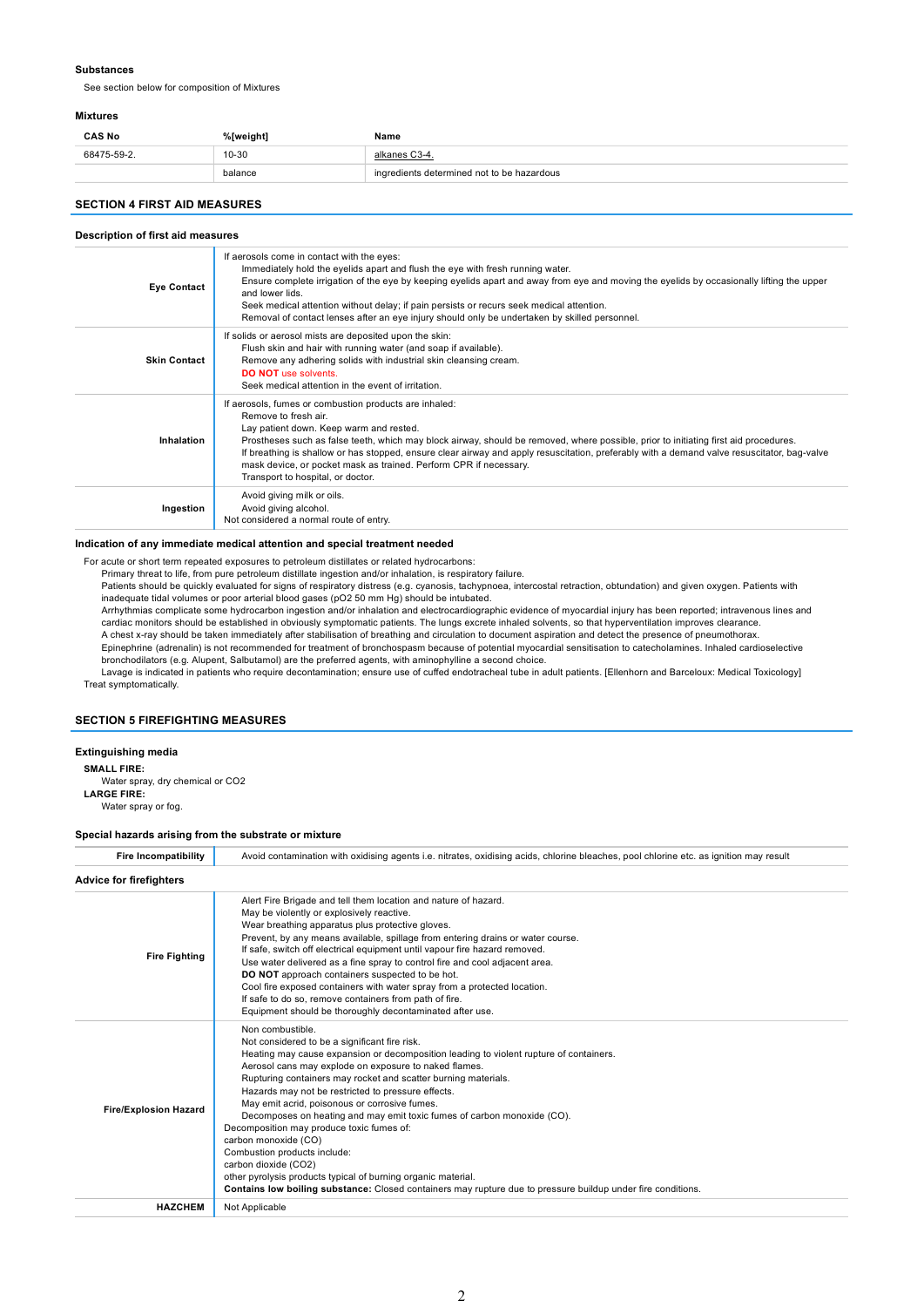## Personal precautions, protective equipment and emergency procedures

See section 8

### Environmental precautions

See section 12

## Methods and material for containment and cleaning up

| <b>Minor Spills</b> | Clean up all spills immediately.<br>Avoid breathing vapours and contact with skin and eyes.<br>Wear protective clothing, impervious gloves and safety glasses.<br>Shut off all possible sources of ignition and increase ventilation.<br>Wipe up.<br>If safe, damaged cans should be placed in a container outdoors, away from all ignition sources, until pressure has dissipated.<br>Undamaged cans should be gathered and stowed safely.                                                                                                                                                                                                                                      |
|---------------------|----------------------------------------------------------------------------------------------------------------------------------------------------------------------------------------------------------------------------------------------------------------------------------------------------------------------------------------------------------------------------------------------------------------------------------------------------------------------------------------------------------------------------------------------------------------------------------------------------------------------------------------------------------------------------------|
| <b>Major Spills</b> | Clear area of personnel and move upwind.<br>Alert Fire Brigade and tell them location and nature of hazard.<br>May be violently or explosively reactive.<br>Wear breathing apparatus plus protective gloves.<br>Prevent, by any means available, spillage from entering drains or water courses<br>No smoking, naked lights or ignition sources.<br>Increase ventilation.<br>Stop leak if safe to do so.<br>Water spray or fog may be used to disperse / absorb vapour.<br>Absorb or cover spill with sand, earth, inert materials or vermiculite.<br>If safe, damaged cans should be placed in a container outdoors, away from ignition sources, until pressure has dissipated. |

Personal Protective Equipment advice is contained in Section 8 of the SDS.

### SECTION 7 HANDLING AND STORAGE

| Safe handling     | Avoid all personal contact, including inhalation.<br>Wear protective clothing when risk of exposure occurs.<br>Use in a well-ventilated area.<br>Prevent concentration in hollows and sumps.<br><b>DO NOT</b> enter confined spaces until atmosphere has been checked.<br>Avoid smoking, naked lights or ignition sources.<br>Avoid contact with incompatible materials.<br>When handling, DO NOT eat, drink or smoke.<br><b>DO NOT</b> incinerate or puncture aerosol cans.<br><b>DO NOT</b> spray directly on humans, exposed food or food utensils. |
|-------------------|--------------------------------------------------------------------------------------------------------------------------------------------------------------------------------------------------------------------------------------------------------------------------------------------------------------------------------------------------------------------------------------------------------------------------------------------------------------------------------------------------------------------------------------------------------|
| Other information | Keep dry to avoid corrosion of cans. Corrosion may result in container perforation and internal pressure may eject contents of can                                                                                                                                                                                                                                                                                                                                                                                                                     |

| Suitable container | Aerosol dispenser.<br>Check that containers are clearly labelled. |  |  |
|--------------------|-------------------------------------------------------------------|--|--|
| ıtibilitv          | Avoid reaction with oxidising agents                              |  |  |

## SECTION 8 EXPOSURE CONTROLS / PERSONAL PROTECTION

### Control parameters

### OCCUPATIONAL EXPOSURE LIMITS (OEL)

### INGREDIENT DATA

| Source                          | Ingredient    | <b>Material name</b>          | TWA                   | <b>STEL</b>   | Peak          | <b>Notes</b>  |
|---------------------------------|---------------|-------------------------------|-----------------------|---------------|---------------|---------------|
| Australia Exposure<br>Standards | alkanes C3-4. | <b>Butane</b>                 | 1900 mg/m3 / 800 ppm  | Not Available | Not Available | Not Available |
| Australia Exposure<br>Standards | alkanes C3-4. | LPG (liquified petroleum gas) | 1800 mg/m3 / 1000 ppm | Not Available | Not Available | Not Available |

### EMERGENCY LIMITS

| Ingredient    | <b>Material name</b>              | TEEL 1        | TEEL 2              | TEEL 3        |
|---------------|-----------------------------------|---------------|---------------------|---------------|
| alkanes C3-4. | <b>Butane</b>                     | Not Available | Not Available       | Not Available |
| alkanes C3-4. | Liquified petroleum gas; (L.P.G.) | 65,000 ppm    | 2.30E+05 ppm        | 4.00E+05 ppm  |
| Ingredient    | Original IDLH                     |               | <b>Revised IDLH</b> |               |
| alkanes C3-4. | 19,000 [LEL] ppm                  |               | 2,000 [LEL] ppm     |               |

#### Exposure controls

| Appropriate engineering<br>controls | Engineering controls are used to remove a hazard or place a barrier between the worker and the hazard. Well-designed engineering controls<br>can be highly effective in protecting workers and will typically be independent of worker interactions to provide this high level of protection.<br>The basic types of engineering controls are:<br>Process controls which involve changing the way a job activity or process is done to reduce the risk.<br>Enclosure and/or isolation of emission source which keeps a selected hazard "physically" away from the worker and ventilation that strategically<br>"adds" and "removes" air in the work environment. Ventilation can remove or dilute an air contaminant if designed properly. The design of a<br>ventilation system must match the particular process and chemical or contaminant in use.<br>Employers may need to use multiple types of controls to prevent employee overexposure.<br>General exhaust is adequate under normal conditions. If risk of overexposure exists, wear SAA approved respirator. Correct fit is essential to<br>obtain adequate protection. |
|-------------------------------------|----------------------------------------------------------------------------------------------------------------------------------------------------------------------------------------------------------------------------------------------------------------------------------------------------------------------------------------------------------------------------------------------------------------------------------------------------------------------------------------------------------------------------------------------------------------------------------------------------------------------------------------------------------------------------------------------------------------------------------------------------------------------------------------------------------------------------------------------------------------------------------------------------------------------------------------------------------------------------------------------------------------------------------------------------------------------------------------------------------------------------------|
|-------------------------------------|----------------------------------------------------------------------------------------------------------------------------------------------------------------------------------------------------------------------------------------------------------------------------------------------------------------------------------------------------------------------------------------------------------------------------------------------------------------------------------------------------------------------------------------------------------------------------------------------------------------------------------------------------------------------------------------------------------------------------------------------------------------------------------------------------------------------------------------------------------------------------------------------------------------------------------------------------------------------------------------------------------------------------------------------------------------------------------------------------------------------------------|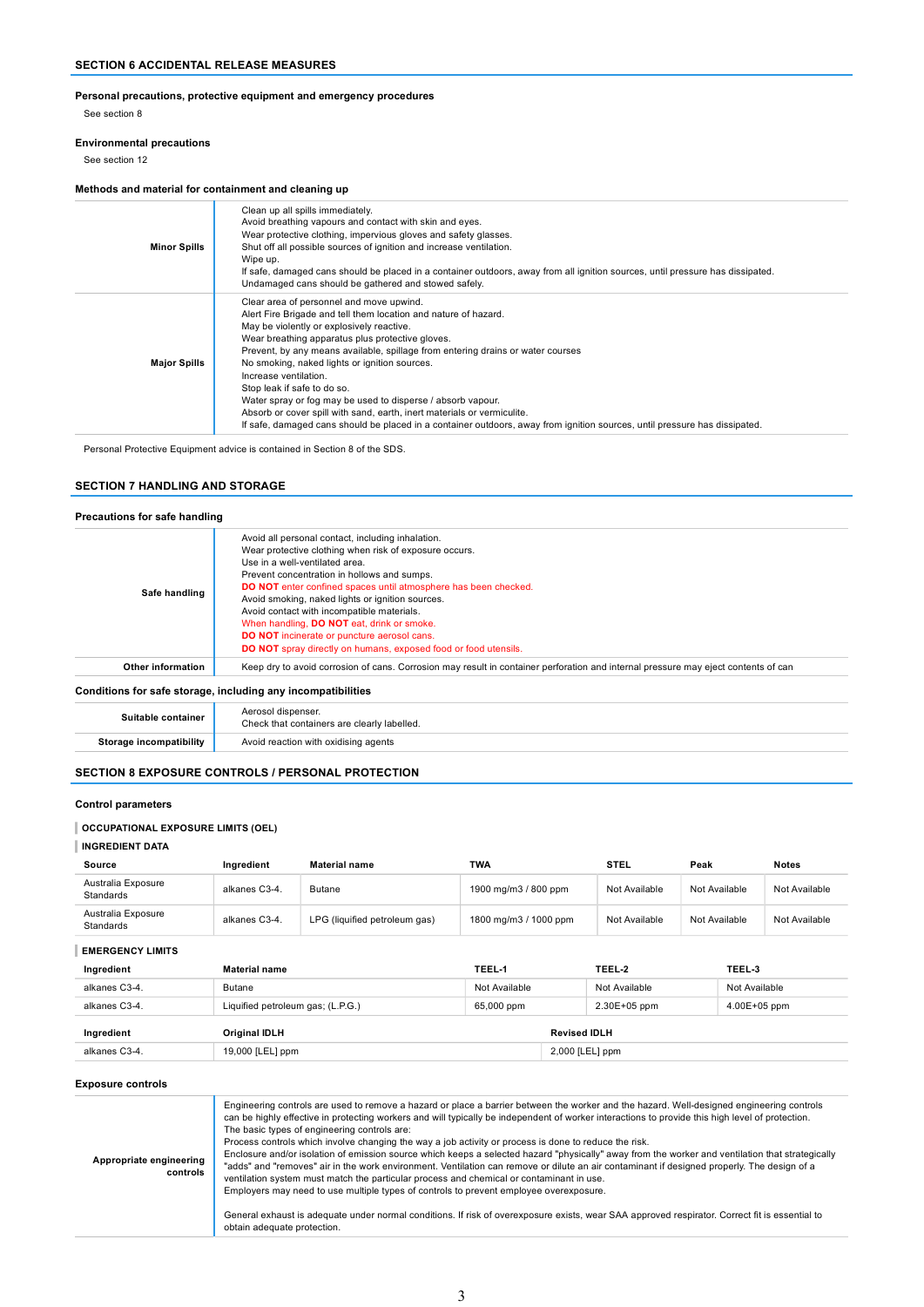



| Eye and face protection | No special equipment for minor exposure i.e. when handling small quantities.<br><b>OTHERWISE:</b> For potentially moderate or heavy exposures:<br>Safety glasses with side shields.<br><b>NOTE:</b> Contact lenses pose a special hazard; soft lenses may absorb irritants and <b>ALL</b> lenses concentrate them.                                                  |
|-------------------------|---------------------------------------------------------------------------------------------------------------------------------------------------------------------------------------------------------------------------------------------------------------------------------------------------------------------------------------------------------------------|
| <b>Skin protection</b>  | See Hand protection below                                                                                                                                                                                                                                                                                                                                           |
| Hands/feet protection   | Wear general protective gloves, eg. light weight rubber gloves.<br>No special equipment needed when handling small quantities.<br><b>OTHERWISE:</b><br>For potentially moderate exposures:<br>Wear general protective gloves, eg. light weight rubber gloves.<br>For potentially heavy exposures:<br>Wear chemical protective gloves, eg. PVC. and safety footwear. |
| <b>Body protection</b>  | See Other protection below                                                                                                                                                                                                                                                                                                                                          |
| Other protection        | No special equipment needed when handling small quantities.<br><b>OTHERWISE:</b><br>Overalls.<br>Skin cleansing cream.<br>Eyewash unit.<br>Do not spray on hot surfaces.                                                                                                                                                                                            |
| <b>Thermal hazards</b>  | Not Available                                                                                                                                                                                                                                                                                                                                                       |

#### Respiratory protection

Type AX Filter of sufficient capacity. (AS/NZS 1716 & 1715, EN 143:2000 & 149:2001, ANSI Z88 or national equivalent)

Cartridge respirators should never be used for emergency ingress or in areas of unknown vapour concentrations or oxygen content. The wearer must be warned to leave the contaminated area immediately on detecting any odours through the respirator. The odour may indicate that the mask is not functioning properly, that the vapour concentration is too high, or that the mask is not properly fitted. Because of these limitations, only restricted use of cartridge respirators is considered appropriate. Aerosols, in common with most vapours/ mists, should never be used in confined spaces without adequate ventilation. Aerosols, containing agents designed to enhance or mask smell, have triggered allergic reactions in predisposed individuals.

### SECTION 9 PHYSICAL AND CHEMICAL PROPERTIES

## Information on basic physical and chemical properties

| Appearance                                      | Supplied as an aerosol pack. Contents under PRESSURE. Contains highly flammable hydrocarbon propellant.<br>Clear liquid with a mild odour; not miscible with water. |                                                   |                |
|-------------------------------------------------|---------------------------------------------------------------------------------------------------------------------------------------------------------------------|---------------------------------------------------|----------------|
| <b>Physical state</b>                           | <b>Compressed Gas</b>                                                                                                                                               | Relative density (Water =<br>1)                   | $0.82 - 0.85$  |
| Odour                                           | Not Available                                                                                                                                                       | <b>Partition coefficient</b><br>n-octanol / water | Not Available  |
| Odour threshold                                 | Not Available                                                                                                                                                       | Auto-ignition temperature<br>$(^{\circ}C)$        | Not Available  |
| pH (as supplied)                                | Not Available                                                                                                                                                       | Decomposition<br>temperature                      | Not Available  |
| Melting point / freezing<br>point (°C)          | Not Available                                                                                                                                                       | Viscosity (cSt)                                   | Not Available  |
| Initial boiling point and<br>boiling range (°C) | >343                                                                                                                                                                | Molecular weight (g/mol)                          | Not Applicable |
| Flash point (°C)                                | >221                                                                                                                                                                | <b>Taste</b>                                      | Not Available  |
| <b>Evaporation rate</b>                         | Not Available                                                                                                                                                       | <b>Explosive properties</b>                       | Not Available  |
| Flammability                                    | Not Applicable                                                                                                                                                      | <b>Oxidising properties</b>                       | Not Available  |
| Upper Explosive Limit (%)                       | Not Available                                                                                                                                                       | <b>Surface Tension (dyn/cm</b><br>or mN/m)        | Not Available  |
| Lower Explosive Limit (%)                       | Not Available                                                                                                                                                       | <b>Volatile Component</b><br>$(\%$ vol)           | Not Available  |
| Vapour pressure (kPa)                           | $< 0.01$ @ 20C                                                                                                                                                      | Gas group                                         | Not Available  |
| Solubility in water (g/L)                       | Immiscible                                                                                                                                                          | pH as a solution (1%)                             | Not Available  |
| Vapour density (Air = 1)                        | Not Available                                                                                                                                                       | VOC g/L                                           | Not Available  |

### SECTION 10 STABILITY AND REACTIVITY

| Reactivity                                 | See section 7                                                                                                                  |
|--------------------------------------------|--------------------------------------------------------------------------------------------------------------------------------|
| <b>Chemical stability</b>                  | Elevated temperatures.<br>Presence of open flame.<br>Product is considered stable.<br>Hazardous polymerisation will not occur. |
| Possibility of hazardous<br>reactions      | See section 7                                                                                                                  |
| <b>Conditions to avoid</b>                 | See section 7                                                                                                                  |
| Incompatible materials                     | See section 7                                                                                                                  |
| <b>Hazardous decomposition</b><br>products | See section 5                                                                                                                  |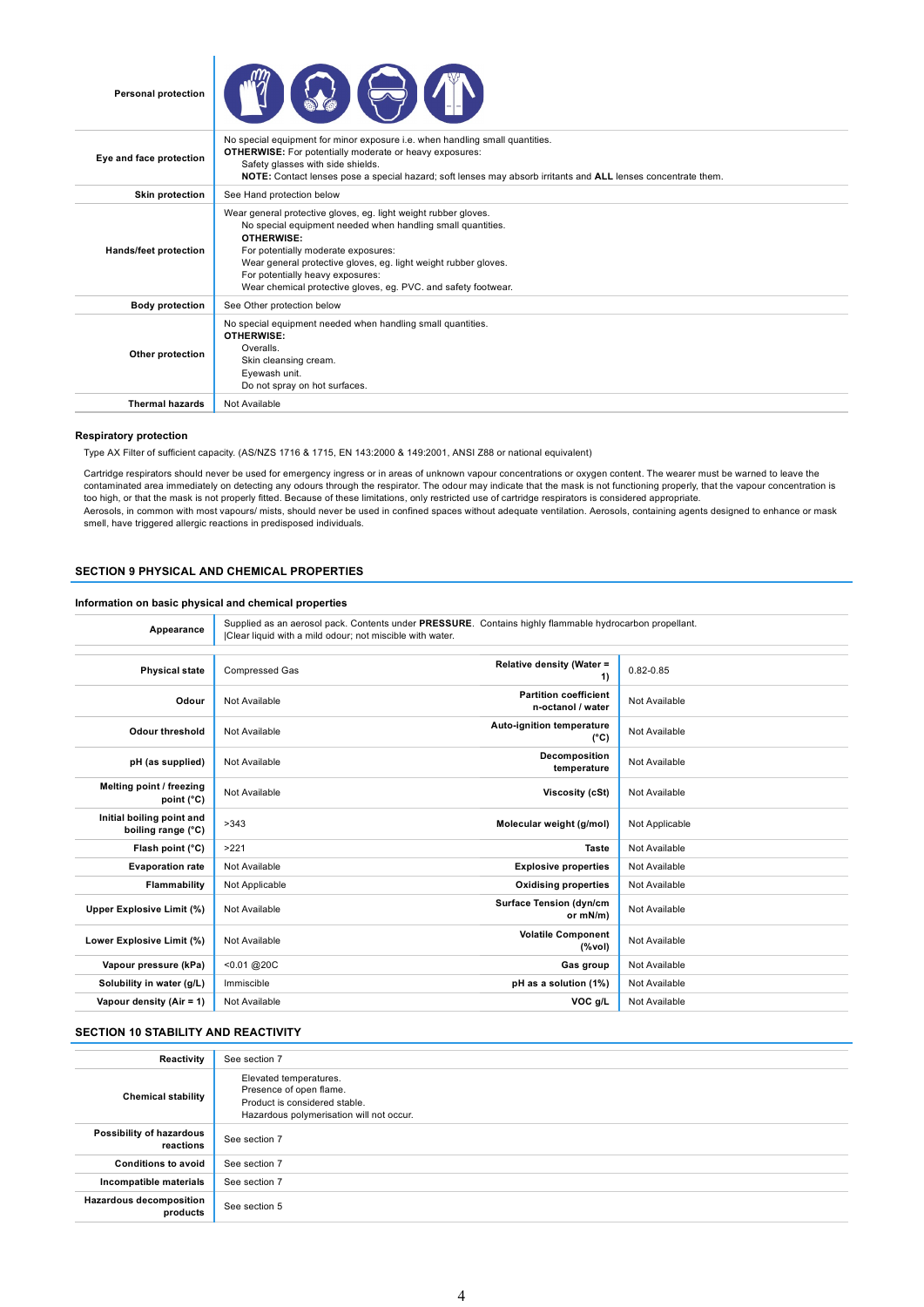### Information on toxicological effects

| Inhaled                               | individual.<br>There is some evidence to suggest that the material can cause respiratory irritation in some persons. The body's response to such irritation can<br>cause further lung damage.<br>Inhalation of toxic gases may cause:<br>Central Nervous System effects including depression, headache, confusion, dizziness, stupor, coma and seizures;<br>respiratory: acute lung swellings, shortness of breath, wheezing, rapid breathing, other symptoms and respiratory arrest;<br>heart: collapse, irregular heartbeats and cardiac arrest;<br>gastrointestinal: irritation, ulcers, nausea and vomiting (may be bloody), and abdominal pain.<br>Inhalation of high concentrations of gas/vapour causes lung irritation with coughing and nausea, central nervous depression with headache and<br>dizziness, slowing of reflexes, fatigue and inco-ordination.<br>Central nervous system (CNS) depression may include general discomfort, symptoms of giddiness, headache, dizziness, nausea, anaesthetic<br>effects, slowed reaction time, slurred speech and may progress to unconsciousness. Serious poisonings may result in respiratory depression<br>and may be fatal.<br>Material is highly volatile and may quickly form a concentrated atmosphere in confined or unventilated areas. The vapour may displace and<br>replace air in breathing zone, acting as a simple asphyxiant. This may happen with little warning of overexposure.<br><b>WARNING:</b> Intentional misuse by concentrating/inhaling contents may be lethal.<br>Accidental ingestion of the material may be damaging to the health of the individual. |                                    |  |
|---------------------------------------|-----------------------------------------------------------------------------------------------------------------------------------------------------------------------------------------------------------------------------------------------------------------------------------------------------------------------------------------------------------------------------------------------------------------------------------------------------------------------------------------------------------------------------------------------------------------------------------------------------------------------------------------------------------------------------------------------------------------------------------------------------------------------------------------------------------------------------------------------------------------------------------------------------------------------------------------------------------------------------------------------------------------------------------------------------------------------------------------------------------------------------------------------------------------------------------------------------------------------------------------------------------------------------------------------------------------------------------------------------------------------------------------------------------------------------------------------------------------------------------------------------------------------------------------------------------------------------------------------------------------------------------------|------------------------------------|--|
| Ingestion                             | Not normally a hazard due to physical form of product.<br>Considered an unlikely route of entry in commercial/industrial environments<br>Central nervous system (CNS) depression may include general discomfort, symptoms of giddiness, headache, dizziness, nausea, anaesthetic<br>effects, slowed reaction time, slurred speech and may progress to unconsciousness. Serious poisonings may result in respiratory depression<br>and may be fatal.                                                                                                                                                                                                                                                                                                                                                                                                                                                                                                                                                                                                                                                                                                                                                                                                                                                                                                                                                                                                                                                                                                                                                                                     |                                    |  |
| <b>Skin Contact</b>                   | The material is not thought to produce adverse health effects or skin irritation following contact (as classified by EC Directives using animal<br>models). Nevertheless, good hygiene practice requires that exposure be kept to a minimum and that suitable gloves be used in an occupational<br>setting.<br>Spray mist may produce discomfort<br>Open cuts, abraded or irritated skin should not be exposed to this material                                                                                                                                                                                                                                                                                                                                                                                                                                                                                                                                                                                                                                                                                                                                                                                                                                                                                                                                                                                                                                                                                                                                                                                                         |                                    |  |
| Eve                                   | Not considered to be a risk because of the extreme volatility of the gas.                                                                                                                                                                                                                                                                                                                                                                                                                                                                                                                                                                                                                                                                                                                                                                                                                                                                                                                                                                                                                                                                                                                                                                                                                                                                                                                                                                                                                                                                                                                                                               |                                    |  |
| Chronic                               | Substance accumulation, in the human body, may occur and may cause some concern following repeated or long-term occupational exposure.<br>Principal route of occupational exposure to the gas is by inhalation.<br>Constant or exposure over long periods to mixed hydrocarbons may produce stupor with dizziness, weakness and visual disturbance, weight<br>loss and anaemia, and reduced liver and kidney function. Skin exposure may result in drying and cracking and redness of the skin.                                                                                                                                                                                                                                                                                                                                                                                                                                                                                                                                                                                                                                                                                                                                                                                                                                                                                                                                                                                                                                                                                                                                         |                                    |  |
|                                       |                                                                                                                                                                                                                                                                                                                                                                                                                                                                                                                                                                                                                                                                                                                                                                                                                                                                                                                                                                                                                                                                                                                                                                                                                                                                                                                                                                                                                                                                                                                                                                                                                                         |                                    |  |
| <b>Extol Refrigerant Oil</b><br>Spray | <b>TOXICITY</b><br>Not Available                                                                                                                                                                                                                                                                                                                                                                                                                                                                                                                                                                                                                                                                                                                                                                                                                                                                                                                                                                                                                                                                                                                                                                                                                                                                                                                                                                                                                                                                                                                                                                                                        | <b>IRRITATION</b><br>Not Available |  |
|                                       |                                                                                                                                                                                                                                                                                                                                                                                                                                                                                                                                                                                                                                                                                                                                                                                                                                                                                                                                                                                                                                                                                                                                                                                                                                                                                                                                                                                                                                                                                                                                                                                                                                         |                                    |  |

| opray         | Not Available                                                                                                                                                                                                                   | Not Available     |
|---------------|---------------------------------------------------------------------------------------------------------------------------------------------------------------------------------------------------------------------------------|-------------------|
|               | <b>TOXICITY</b>                                                                                                                                                                                                                 | <b>IRRITATION</b> |
|               | Inhalation (mouse) LC50: >15.6-<17.9 mm/l/2hr>[1]                                                                                                                                                                               | Not Available     |
|               | Inhalation (mouse) LC50: 410000 ppm/2hr <sup>[1]</sup>                                                                                                                                                                          |                   |
| alkanes C3-4. | Inhalation (rat) LC50: >800000 ppm15 min <sup>[1]</sup>                                                                                                                                                                         |                   |
|               | Inhalation (rat) LC50: 1442.738 mg/L15 min <sup>[1]</sup>                                                                                                                                                                       |                   |
|               | Inhalation (rat) LC50: 1443 mg/l15 min <sup>[1]</sup>                                                                                                                                                                           |                   |
|               | Inhalation (rat) LC50: 658 mg/L/4hr <sup>[2]</sup>                                                                                                                                                                              |                   |
|               |                                                                                                                                                                                                                                 |                   |
| Legend:       | 1. Value obtained from Europe ECHA Registered Substances - Acute toxicity 2.* Value obtained from manufacturer's SDS. Unless otherwise<br>specified data extracted from RTECS - Register of Toxic Effect of chemical Substances |                   |

| ALKANES C3-4.                               | No significant acute toxicological data identified in literature search.<br>inhalation of the gas |                                                                    |
|---------------------------------------------|---------------------------------------------------------------------------------------------------|--------------------------------------------------------------------|
| <b>Acute Toxicity</b>                       | Carcinogenicity                                                                                   |                                                                    |
| <b>Skin Irritation/Corrosion</b>            | Reproductivity                                                                                    |                                                                    |
| <b>Serious Eye</b><br>Damage/Irritation     | <b>STOT - Single Exposure</b>                                                                     |                                                                    |
| <b>Respiratory or Skin</b><br>sensitisation | STOT - Repeated<br><b>Exposure</b>                                                                |                                                                    |
| <b>Mutagenicity</b>                         | <b>Aspiration Hazard</b>                                                                          |                                                                    |
|                                             | Legend:                                                                                           | - Data available but does not fill the criteria for classification |

– Data available to make classification

– Data Not Available to make classification

### SECTION 12 ECOLOGICAL INFORMATION

| <b>Toxicity</b> |                 |                                                                                                                                                                                                                                                                                                                                                                                          |                               |            |        |
|-----------------|-----------------|------------------------------------------------------------------------------------------------------------------------------------------------------------------------------------------------------------------------------------------------------------------------------------------------------------------------------------------------------------------------------------------|-------------------------------|------------|--------|
| Ingredient      | <b>Endpoint</b> | <b>Test Duration (hr)</b>                                                                                                                                                                                                                                                                                                                                                                | <b>Species</b>                | Value      | Source |
| alkanes C3-4.   | LC50            | 96                                                                                                                                                                                                                                                                                                                                                                                       | Fish                          | 5.862ma/L  | 3      |
| alkanes C3-4.   | EC50            | 96                                                                                                                                                                                                                                                                                                                                                                                       | Algae or other aguatic plants | 15.346ma/L | 3      |
| alkanes C3-4.   | EC50            | 384                                                                                                                                                                                                                                                                                                                                                                                      | Crustacea                     | 1.416mg/L  | 3      |
| Legend:         |                 | Extracted from 1. IUCLID Toxicity Data 2. Europe ECHA Registered Substances - Ecotoxicological Information - Aquatic Toxicity 3. EPIWIN<br>Suite V3.12 - Aquatic Toxicity Data (Estimated) 4. US EPA, Ecotox database - Aquatic Toxicity Data 5. ECETOC Aquatic Hazard Assessment<br>Data 6. NITE (Japan) - Bioconcentration Data 7. METI (Japan) - Bioconcentration Data 8. Vendor Data |                               |            |        |

DO NOT discharge into sewer or waterways.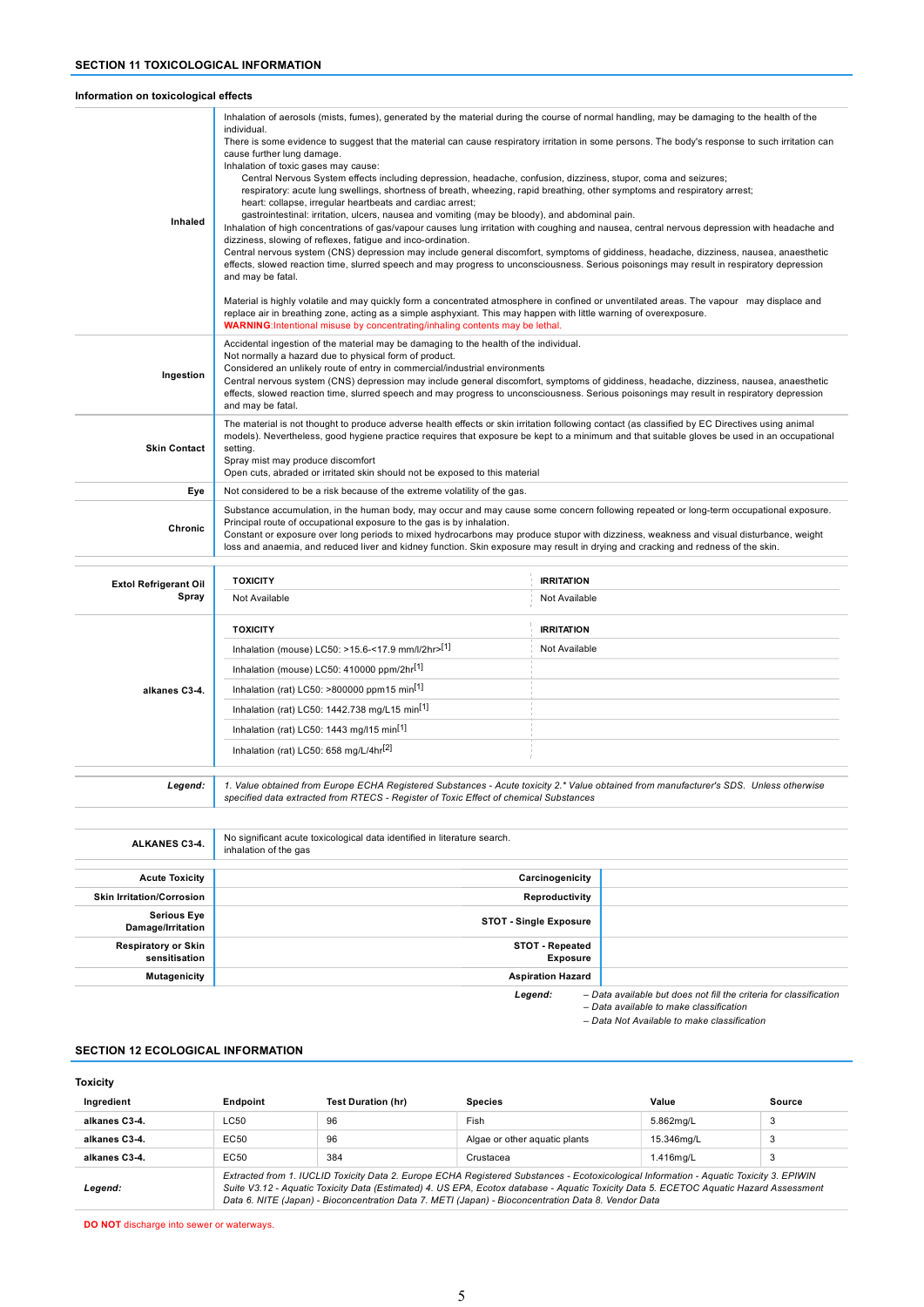### Persistence and degradability

| Ingredient                       | Persistence: Water/Soil | Persistence: Air |  |
|----------------------------------|-------------------------|------------------|--|
| alkanes C3-4.                    | LOW                     | LOW              |  |
| <b>Bioaccumulative potential</b> |                         |                  |  |
| Ingredient                       | <b>Bioaccumulation</b>  |                  |  |
|                                  | LOW (LogKOW = $2.89$ )  |                  |  |
| alkanes C3-4.                    |                         |                  |  |

|                                                                                                                 | Mobility.               |
|-----------------------------------------------------------------------------------------------------------------|-------------------------|
| the contract of the contract of the contract of the contract of the contract of the contract of the contract of | $\sim$<br>$\sim$ $\sim$ |

## SECTION 13 DISPOSAL CONSIDERATIONS

| Waste treatment methods                |                                                                                                                                                                                                                                                                                                                                                                                                                                                                                                                                                                                                                                             |
|----------------------------------------|---------------------------------------------------------------------------------------------------------------------------------------------------------------------------------------------------------------------------------------------------------------------------------------------------------------------------------------------------------------------------------------------------------------------------------------------------------------------------------------------------------------------------------------------------------------------------------------------------------------------------------------------|
| <b>Product / Packaging</b><br>disposal | <b>DO NOT</b> allow wash water from cleaning or process equipment to enter drains.<br>It may be necessary to collect all wash water for treatment before disposal.<br>In all cases disposal to sewer may be subject to local laws and regulations and these should be considered first.<br>Where in doubt contact the responsible authority.<br>Consult State Land Waste Management Authority for disposal.<br>Discharge contents of damaged aerosol cans at an approved site.<br>Allow small quantities to evaporate.<br><b>DO NOT</b> incinerate or puncture aerosol cans.<br>Bury residues and emptied aerosol cans at an approved site. |

## SECTION 14 TRANSPORT INFORMATION

### Labels Required

|                                      | Ø                                                                      |  |
|--------------------------------------|------------------------------------------------------------------------|--|
| <b>Marine Pollutant</b>              | <b>NO</b>                                                              |  |
| <b>HAZCHEM</b>                       | Not Applicable                                                         |  |
| Land transport (ADG)                 |                                                                        |  |
| <b>UN number</b>                     | 1950                                                                   |  |
| UN proper shipping name              | <b>AEROSOLS</b>                                                        |  |
| <b>Transport hazard</b><br>class(es) | 2.2<br>Class<br>Subrisk<br>Not Applicable                              |  |
| Packing group                        | Not Applicable                                                         |  |
| <b>Environmental hazard</b>          | Not Applicable                                                         |  |
| Special precautions for<br>user      | 63 190 277 327 344<br>Special provisions<br>1000ml<br>Limited quantity |  |

### Air transport (ICAO-IATA / DGR)

| <b>UN</b> number                     | 1950                                                      |                |                 |                                                                                                                                          |
|--------------------------------------|-----------------------------------------------------------|----------------|-----------------|------------------------------------------------------------------------------------------------------------------------------------------|
| UN proper shipping name              | non-flammable                                             |                |                 | Aerosols, non-flammable (containing biological products or a medicinal preparation which will be deteriorated by a heat test); Aerosols, |
| <b>Transport hazard</b><br>class(es) | <b>ICAO/IATA Class</b><br>ICAO / IATA Subrisk             | 2.2            |                 |                                                                                                                                          |
|                                      |                                                           | Not Applicable |                 |                                                                                                                                          |
|                                      | <b>ERG Code</b>                                           | 2L             |                 |                                                                                                                                          |
| Packing group                        | Not Applicable                                            |                |                 |                                                                                                                                          |
| <b>Environmental hazard</b>          | Not Applicable                                            |                |                 |                                                                                                                                          |
| Special precautions for<br>user      | Special provisions                                        |                | A98A145A167A802 |                                                                                                                                          |
|                                      | Cargo Only Packing Instructions                           |                | 204; 203        |                                                                                                                                          |
|                                      | Cargo Only Maximum Qty / Pack                             |                | 150 kg          |                                                                                                                                          |
|                                      | Passenger and Cargo Packing Instructions                  |                | 204; 203        |                                                                                                                                          |
|                                      | Passenger and Cargo Maximum Qty / Pack                    |                | 75 kg           |                                                                                                                                          |
|                                      | Passenger and Cargo Limited Quantity Packing Instructions |                | Y204; Y203      |                                                                                                                                          |
|                                      | Passenger and Cargo Limited Maximum Qty / Pack            |                | 30 kg G         |                                                                                                                                          |
|                                      |                                                           |                |                 |                                                                                                                                          |

## Sea transport (IMDG-Code / GGVSee)

| <b>IN</b> | 1950                |
|-----------|---------------------|
| number :  |                     |
| I۱N       |                     |
| ∵name     | א זי                |
| hippina   | $^{\prime\prime}$ . |